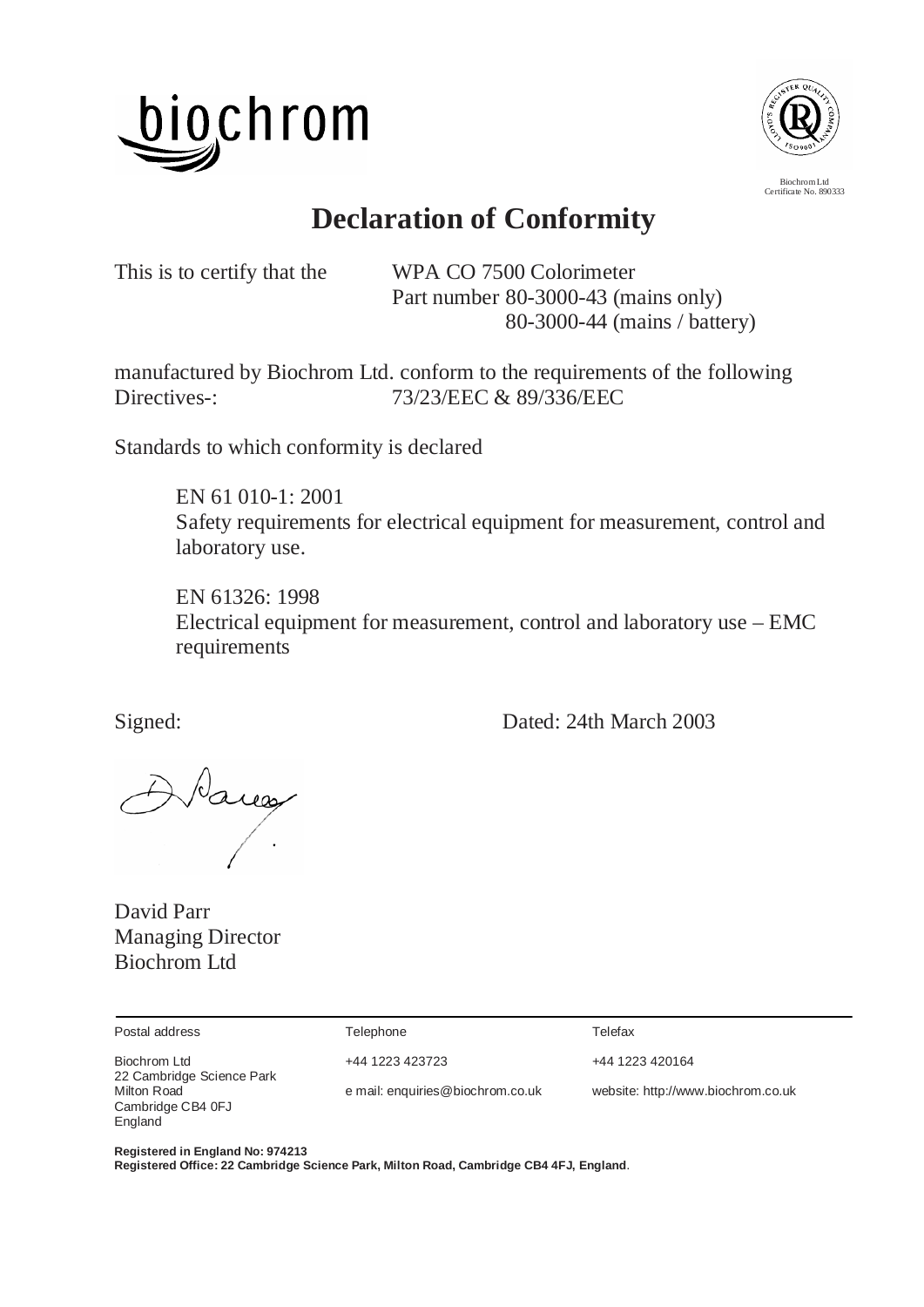## **CONTENTS**

| Unpacking, Positioning and Installation                                                                                                    | $\mathcal I$                                                         |
|--------------------------------------------------------------------------------------------------------------------------------------------|----------------------------------------------------------------------|
| <b>OPERATION</b><br><i>Introduction</i><br>Using the Instrument<br>Making an absorbance or %T measurement<br>Making a kinetics measurement | $\overline{2}$<br>$\mathfrak{Z}$<br>$\overline{4}$<br>$\overline{4}$ |
| <b>TROUBLE SHOOTING NOTES</b>                                                                                                              | 5                                                                    |
| <b>ACCESSORIES, CONSUMABLES AND SPARES</b>                                                                                                 | 6                                                                    |
| <b>OUTPUT OF RESULTS</b><br>Use with serial printer<br>Use with $PC$<br>Use with chart recorder                                            | 6<br>6<br>6<br>6                                                     |
| <b>MAINTENANCE</b><br>General maintenance<br>Changing a filter<br>Replacing the light bulb                                                 | 7<br>7<br>8                                                          |
| SPECIFICATION AND WARRANTY                                                                                                                 | 9                                                                    |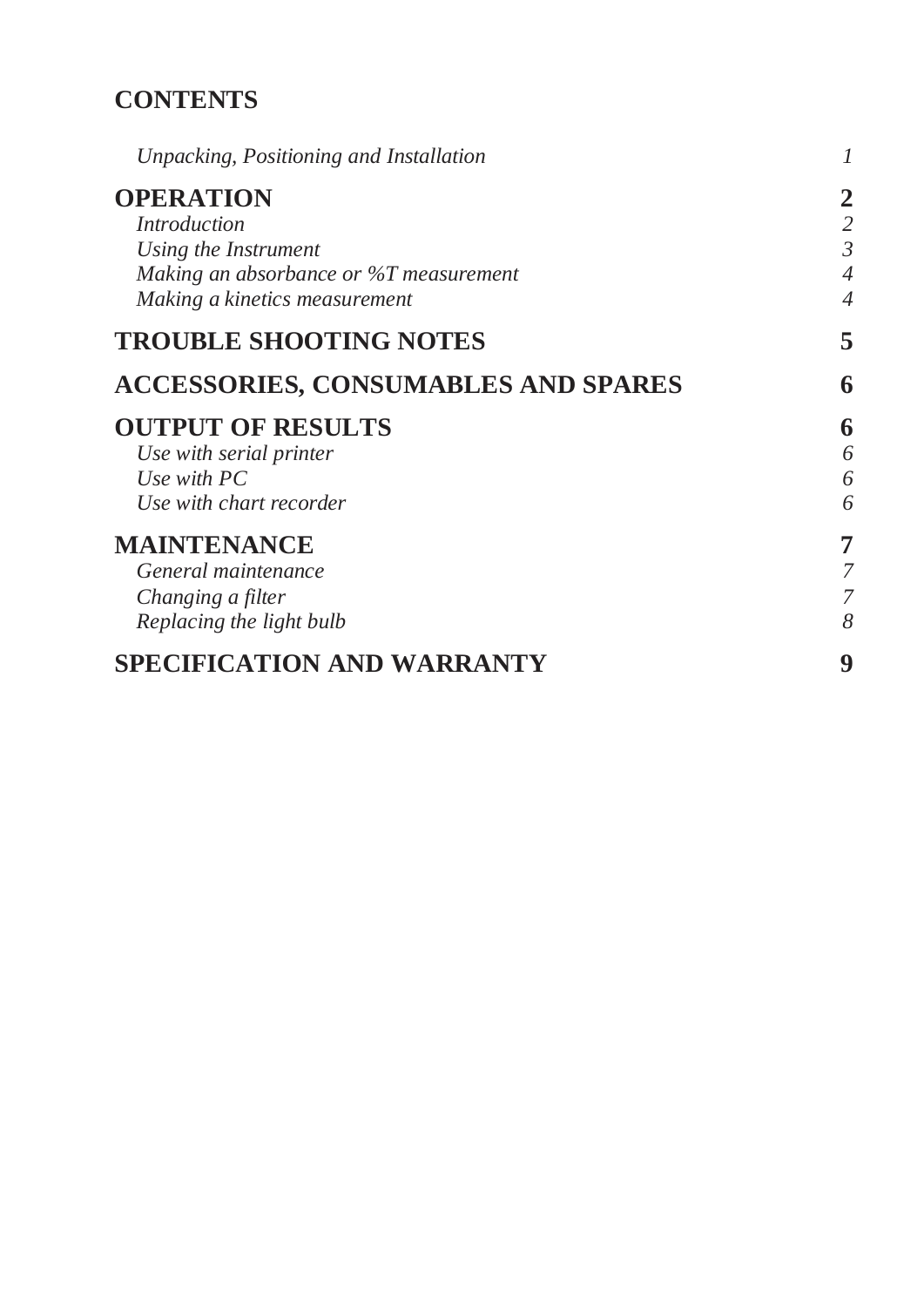### *Unpacking, Positioning and Installation*

• Ensure your proposed installation site conforms to the environmental conditions for safe operation: Indoor use only Temperature 5°C to 35°C Maximum relative humidity of 80 % up to 31 °C decreasing linearly to 50 % at 40°C

If this equipment is used in a manner not specified or in environmental conditions not appropriate for safe operation, the protection provided by the equipment may be impaired and instrument warranty withdrawn.

- The instrument is powered by mains electricity using the supplied poweradapter. Using the instrument with the mains adapter will automatically recharge the internal rechargeable battery (mains/battery version only).
	- The battery will last approx. 1 month when fully charged with normal use.
	- A full battery recharge will take approx. 12 hours (overnight).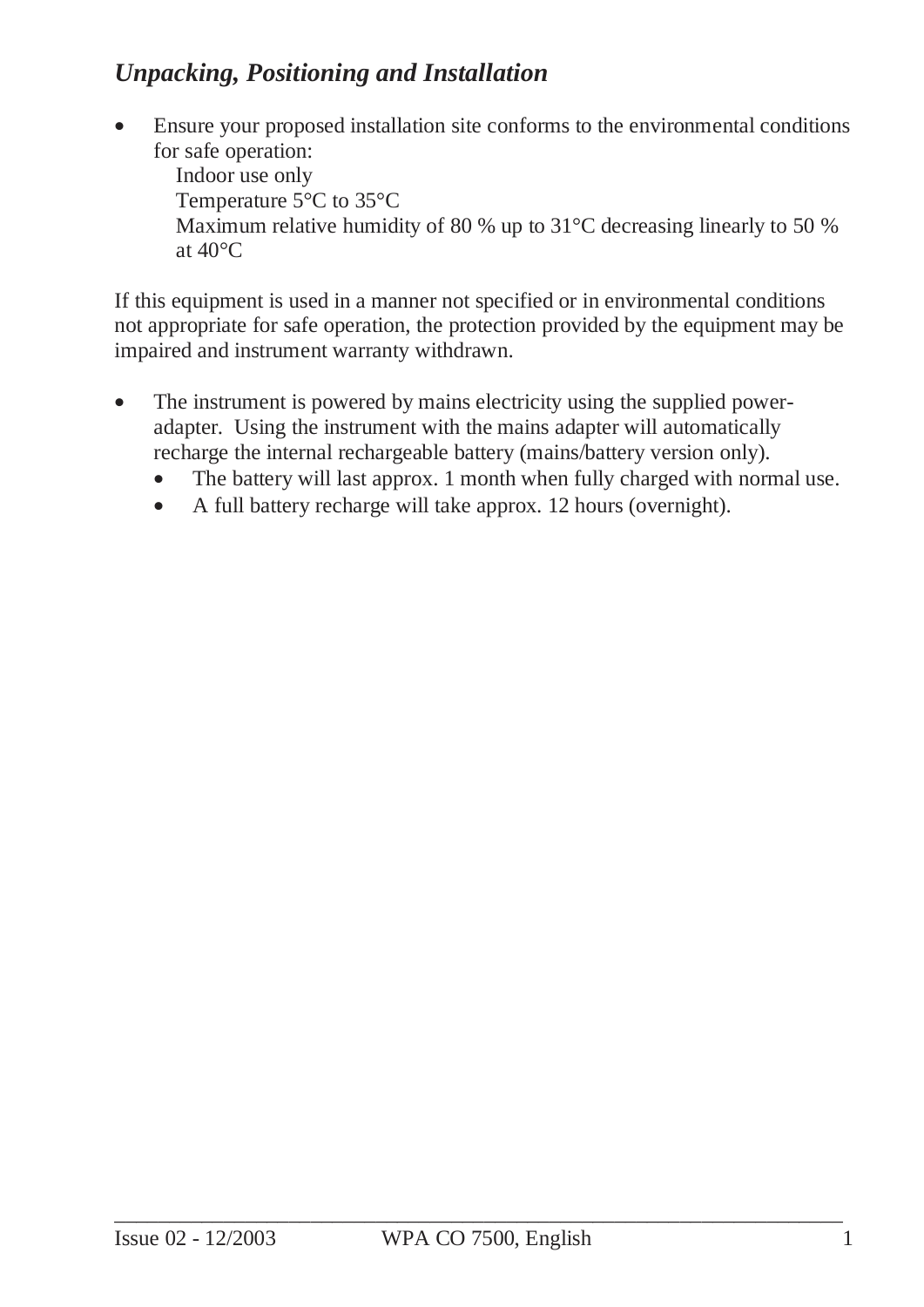## **OPERATION**

#### *Introduction*

Your colorimeter is a small, robust, easy to use instrument that has been designed with both the student user and "field" user in mind. It is ideal for teaching the principles of science and analysis in sixth form colleges and technical schools, as well as being rugged enough for measurements in, for example, remote location health clinics where simple diagnostic tests need to be made.

The instrument measures in absorbance and % transmission mode as well as in simple kinetics, enabling changes in absorbance over time and reaction rates to be determined. It can be used in the 400 – 700 nm wavelength range as it has an integral, colour coded rotating wheel containing filters at 440, 470, 490, 520, 550, 580, 590 and 680nm. These are made from coloured gelatin and are encased in glass, enabling the instrument to be used in "tropical" conditions. A filter is selected by moving the wheel until the required wavelength is displayed in the window above the cell compartment.

The instrument produces stable white light that is directed through the reference and sample solutions in turn to a detector after being filtered to a single colour. This colour is normally chosen to be complimentary (that which is most absorbed) to the test solution. The amount of energy passing through the reference is deemed equivalent to 100% transmission and is compared with that through the absorbing sample, measured as T% (normally  $0 < T < 100$ ).

Successful measurement of concentration is dependent on arranging the chemistry and conditions to get the best agreement with the Beer/Lambert Law. To make full use of the instrument's excellent performance, it is recommended to arrange the chemistry and dilutions to give Absorbance readings in the range 0.2 - 1.2A. Below 0.2A the relative concentration accuracy is reduced, whilst Absorbance readings above 1.2A imply concentrations of high molar strength that do not obey Beer/Lambert's Law so well. In addition small photometric errors become increasingly important and the effect of stray light will increase.

If it is not possible to stay within these bounds it may be desirable to make calibration curves for known concentrations and their measured Absorbances. As colorimeter measurements are comparative it is essential that only the solutions themselves change. This product contains a fully stabilised light source and electronics with a fixed light path.

The instrument can be linked via a serial lead to either a serial printer for hardcopy output or to a PC for download of results to spreadsheet. It has an analogue output, and can also be connected to a chart recorder to output absorbance time data when in kinetics mode.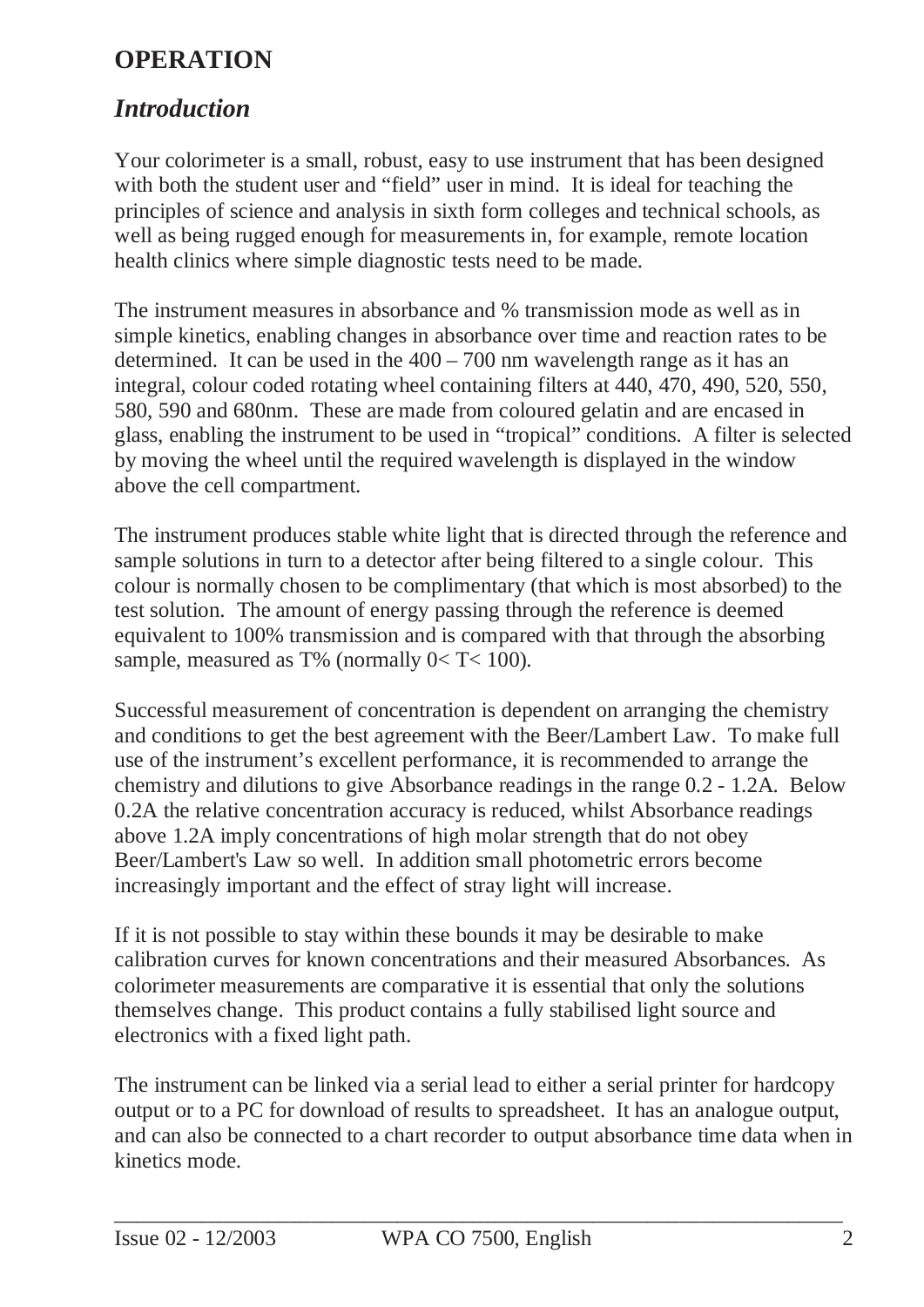#### *Using the Instrument*



| <b>Keypad</b>  |                                                      |
|----------------|------------------------------------------------------|
| on/off         | On / off button                                      |
| $\bf R$        | to set reference to 0.000 OD at 600nm on a reference |
| T              | to make a measurement                                |
|                | to measure kinetics                                  |
| $Abs/\%T$      | To select between absorbance or %Transmission        |
|                | Wavelength indicator                                 |
| <b>Display</b> | There is a battery indicator                         |

Note that the light beam shines from front to back through the cell chamber; ensure the cell is inserted in the correct alignment.

The following table indicates the absolute minimum volume necessary for the correct function of the unit. The use of disposable plastic cuvettes is recommended.

| Cuvette/Tube            | <b>Min Volume</b> | Part number | <b>Minimum Depth (approx) from</b> |
|-------------------------|-------------------|-------------|------------------------------------|
|                         | (ml)              |             | base of cuvette to meniscus (mm)   |
| Macro Cuvette           | 1.0 <sub>m</sub>  | 80-3000-60  | $14 \text{mm}$                     |
| (max fill volume 4.5ml) |                   |             |                                    |
| Semi-micro              | 0.5ml             | 80-3000-76  | 13mm                               |
| (max fill volume 1.4ml) |                   |             |                                    |
| 10mm diameter tube      | 0.9 <sub>ml</sub> |             | 16mm                               |
| 12mm diameter tube      | 1.1ml             |             | 15mm                               |
| 16mm diameter tube      | 2.2ml             |             | $15$ mm                            |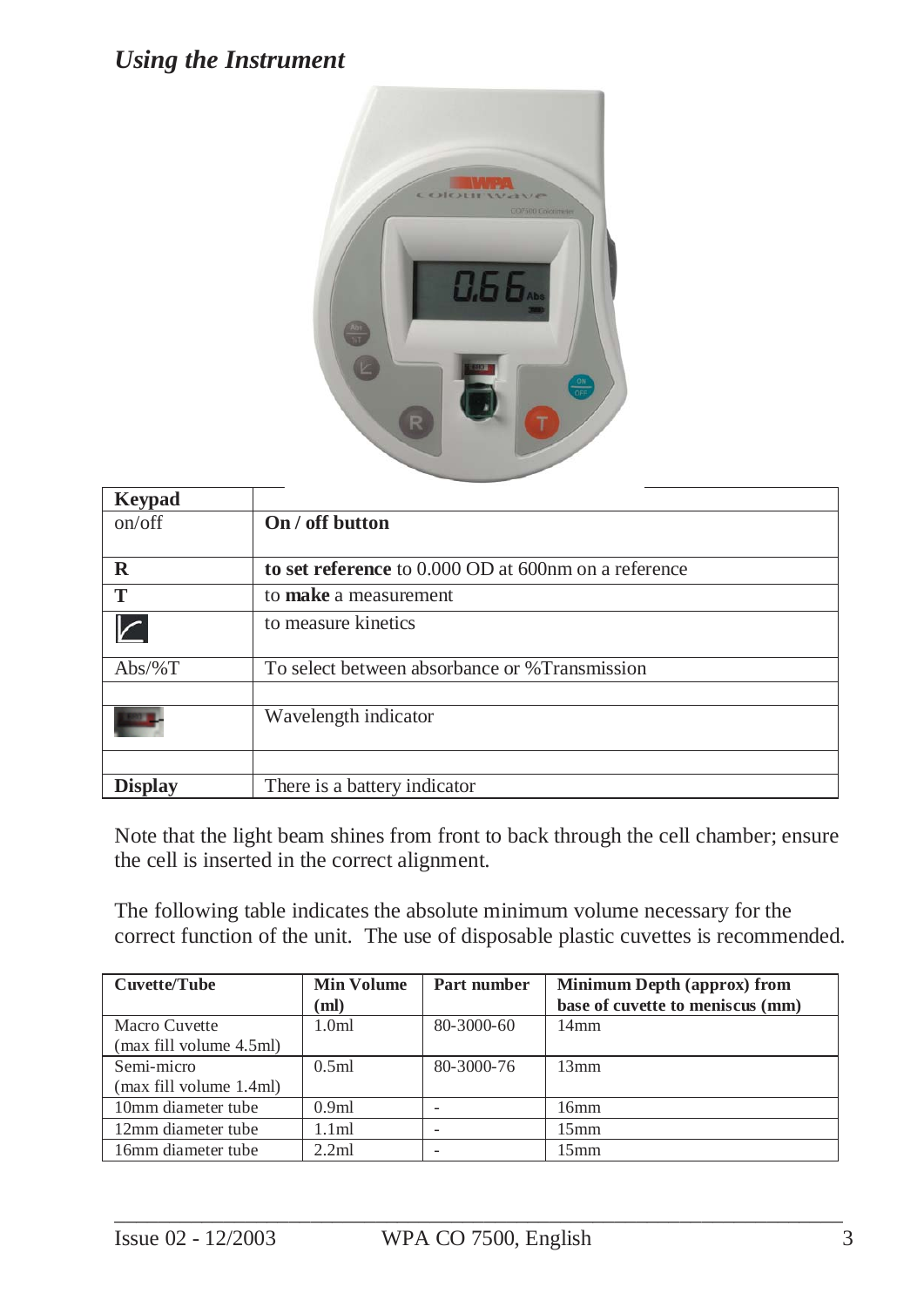#### *Making an absorbance or %T measurement*

- 1. Switch the instrument on by pressing the ON/OFF button.
- 2. Select the required wavelength by turning the thumbwheel at the side of the instrument. The wavelength selected is displayed in the window above the cuvette compartment. Note: Two of the locations are empty.
- 3. Select Abs or %T mode
- 4. Place a reference into the cuvette compartment and press and release the R (reference) button. The display will show 0.00 Abs or 100%T.
- 5. Remove the reference sample and replace with the sample solution in a cuvette or tube.
- 6. Press and release the T (test) button. The result is displayed in absorbance or %Transmission units

Multiple samples can be compared with the same reference by placing different samples in the cuvette chamber and making measurements for each one. It is recommended to re-reference with the reference solution every 10 to 15 minutes to avoid any slow instrument drift. If in doubt, always re-reference.

Note: At high Absorbances the time taken to take a measurement will be longer (up to 10 seconds) as the light levels are proportionally lower.

### *Making a kinetics measurement*

- 1. The kinetics mode provides a continuous readout of changes in absorbance of a sample.
- 2. Press and release the  $\mathbb{E}$  (kinetics) button.
- 3. Select Abs or %T mode
- 4. Place a reference into the cuvette compartment and press and release the R (reference) button. The display will show 0.00 Abs or 100%T.
- 5. Remove the reference sample and replace with the sample solution in a cuvette or tube.
- 6. Press and release the T (test) button. The lamp will remain on, the lamp indicator will flash on the display, readings will be taken every 1-2 seconds and the display will then show the changes in optical density (Abs or %T) over time. The results are also output via both the RS232 and the analogue outputs.
- 7. To stop the readings repress the kinetics or T test button and the instrument will revert to the flash mode of operation.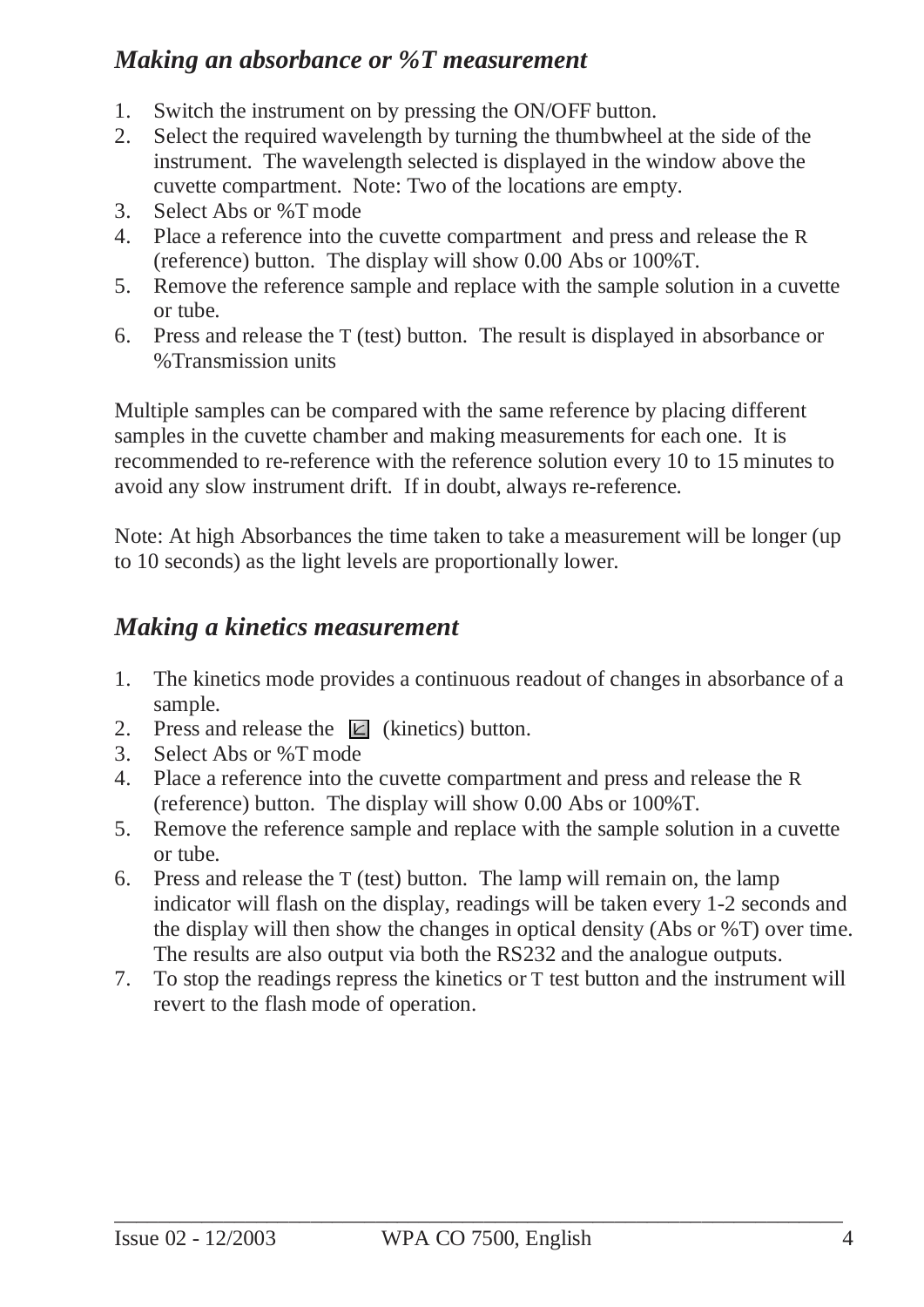## **TROUBLE SHOOTING NOTES**

| <b>ERROR INDICATION</b>                                                              | <b>SOLUTION</b>                                                                                                                                                                                                                                                                                                                                                                                                                                                         |
|--------------------------------------------------------------------------------------|-------------------------------------------------------------------------------------------------------------------------------------------------------------------------------------------------------------------------------------------------------------------------------------------------------------------------------------------------------------------------------------------------------------------------------------------------------------------------|
| A flashing Absorbance<br>reading of 2.00 A is<br>obtained.                           | This indicates an Absorbance of more than 1.99 and<br>which is therefore out of range. The sample needs<br>to be diluted.                                                                                                                                                                                                                                                                                                                                               |
| A negative reading is<br>obtained.                                                   | In normal measurements the test sample has a<br>positive Absorbance compared to that of the<br>Reference. Occasionally it can happen that the<br>chemistry has been arranged for a coloured<br>Reference and a less absorbing test solution, i.e.<br>one of negative Absorbance. The instrument will<br>respond correctly to negative absorbances down to<br>$-0.30 A$ .<br>Negative readings will also be obtained if the<br>Reference and Test cuvettes are mixed up. |
| A flashing Absorbance<br>reading of $-0.30$ Abs is<br>obtained.                      | This indicates an Absorbance of less than -0.30<br>Abs and is therefore out of range. The sample<br>needs to be diluted.                                                                                                                                                                                                                                                                                                                                                |
| Unexpected results are<br>obtained                                                   | Any bubbles in solution will produce considerable<br>error.<br>Check bulb is flashing                                                                                                                                                                                                                                                                                                                                                                                   |
| $rEF$ is displayed when $T$ is<br>pressed                                            | The baseline has not been set. Replace the sample<br>with a blank or reference sample and press R. The<br>samples can then be tested.                                                                                                                                                                                                                                                                                                                                   |
| No reading is obtained<br>when using the instrument is<br>being operated by battery. | Check that there is sufficient battery power<br>available. The battery power available is indicted<br>by the battery symbol at the bottom right hand<br>corner of the display.<br>Three bars in the battery indicates that it is fully<br>charged. If only one or no bars are present the<br>battery needs to be recharged.<br>Connect the instrument to the electric power supply<br>using the adaptor/recharge unit. The battery will be<br>recharged in 12 hours.    |
| An abnormally high<br>absorbance reading is<br>obtained at one wavelength            | Visually check the sample to ensure that there has<br>been no errors in the chemistry performed.<br>Check the condition of the filter. Deterioration of<br>the filter could cause higher absorbance readings.                                                                                                                                                                                                                                                           |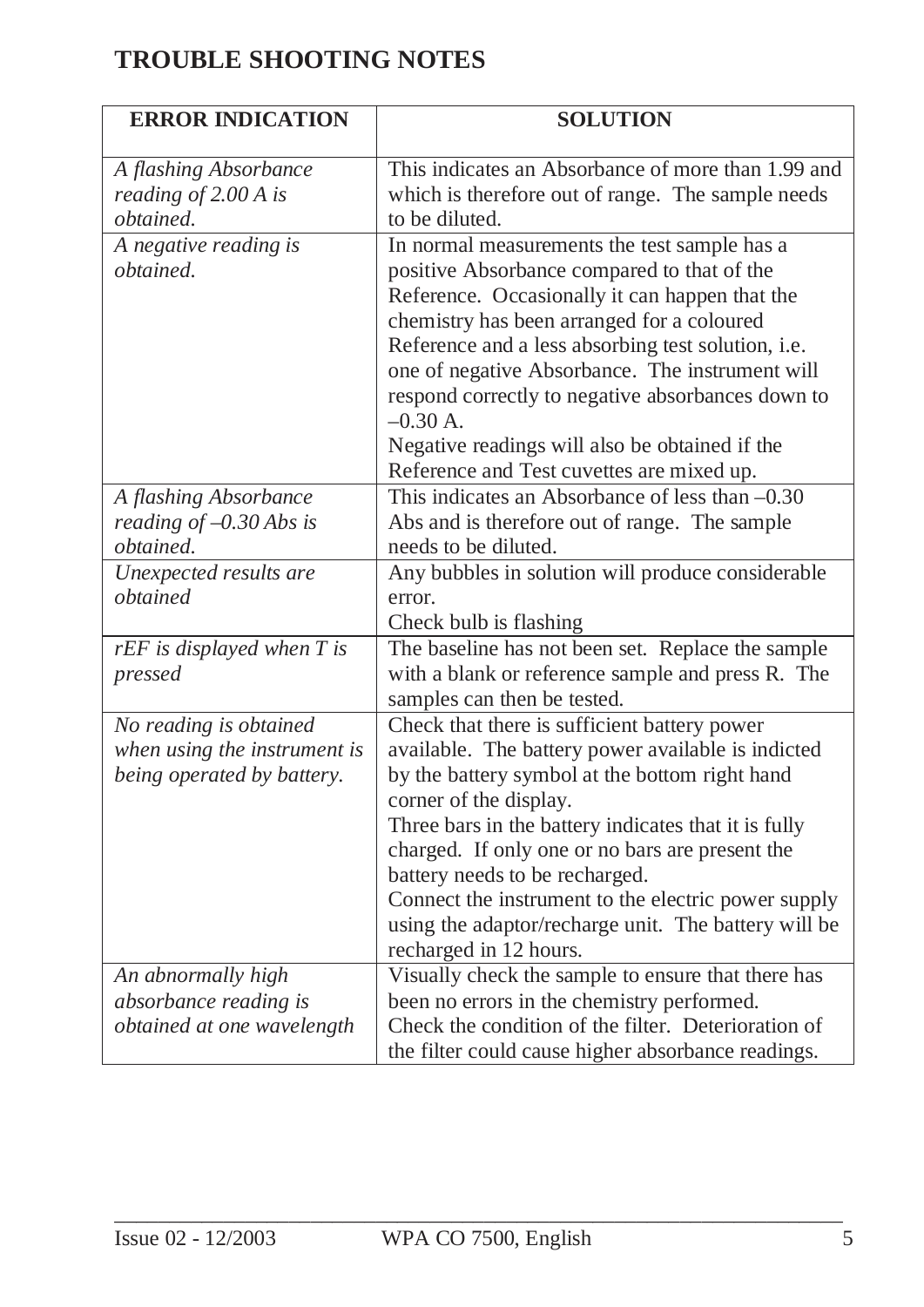#### **IMPORTANT WARNING**

- This colorimeter has been designed for non toxic water based solutions. If stronger solutions or dangerous or aggressive chemicals have to be used then they must be treated with great care and be contained in properly stoppered glass cuvettes.
- Never cover the end of a cuvette by the thumb or finger to shake the contents.
- Never pipette by mouth.

### **ACCESSORIES, CONSUMABLES AND SPARES**

| S2000P serial printer (includes serial cable)      | 80-3000-94 |
|----------------------------------------------------|------------|
| Spreadsheet interface software                     | 80-2112-23 |
| Serial interface cable                             | 80-3001-00 |
| Pack of 100 disposable cells, 1ml minimum volume   | 80-3000-60 |
| Pack of 100 disposable cells, 0.5ml minimum volume | 80-3000-76 |
| Adapter set for 10 and 12mm tubes                  | 80-3000-57 |
| Spare filter set                                   | 80-3000-58 |
| Spare lamp                                         | 80-3000-59 |

### **OUTPUT OF RESULTS**

#### *Use with serial printer*

The instrument is designed to print to a serial printer at 9600 Baud with the S2000P serial printer and cable. Output is automatic when R **/** T is pressed and the printer is connected and switched on.

#### *Use with PC*

Results can be downloaded directly to Excel when the PC has the Spreadsheet Interface Software installed (80-2112-23) and the two are linked with the serial cable (80-3001-00); detailed instructions are supplied with the software. Baud rate is 9600 and the separator should be set to space.

#### *Use with chart recorder*

The instrument can be connected to an analogue chart recorder using the 2 x 4 mm banana plug sockets. The output is 0-2V for 0-2A and 0-1.99V for 0-199%T. A standard chart recorder cable should be sourced locally.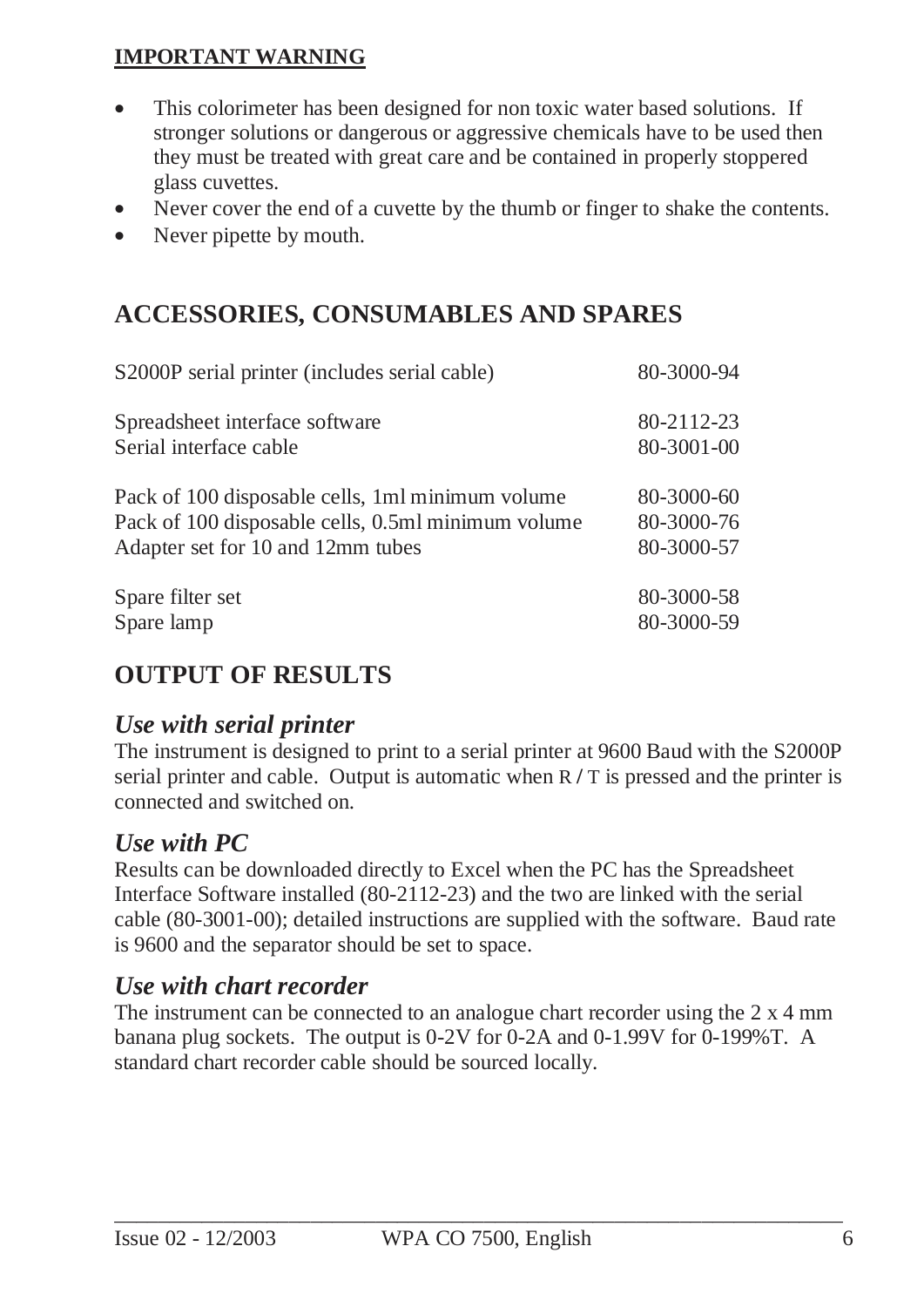## **MAINTENANCE**

#### *General maintenance*

The instrument has no serviceable parts.

The instrument requires little maintenance. The following are considered good practice:

- 1. Always disconnect from the mains supply when not in use.
- 2. Keep the instrument clean and dry immediately wipe off any spilt liquids. Clean with a slightly damp cloth; a non-abrasive water-based soap or detergent may be used.
- 3. Remove the cuvettes from the instrument when not in use.
- 4. At regular intervals check the mains power adaptor and cable for wear and tear and replace if damaged.
- 5. Store in a cool place away from corrosive chemicals or fumes.

# *Changing a filter*

Ultimately the filters may need replacement depending on the environment. High humidity will cause the filters to fail more rapidly. If a filter does have to be replaced, replace the whole set (part number 80-3000-58):

- 1. Disconnect from power supply.
- 2. Place the instrument upside down on a soft surface and unscrew the large grey screw at the centre of the filter wheel. The filter wheel can then be removed.
- 3. Remove the filter to be replaced by pushing the locating clip back on the underside of the filter wheel whilst pulling on the filter (a large flat head screwdriver may help).
- 4. Insert a new filter ensuring that it clicks firmly into place.



5. Replace the filter wheel and tighten the screw finger tight.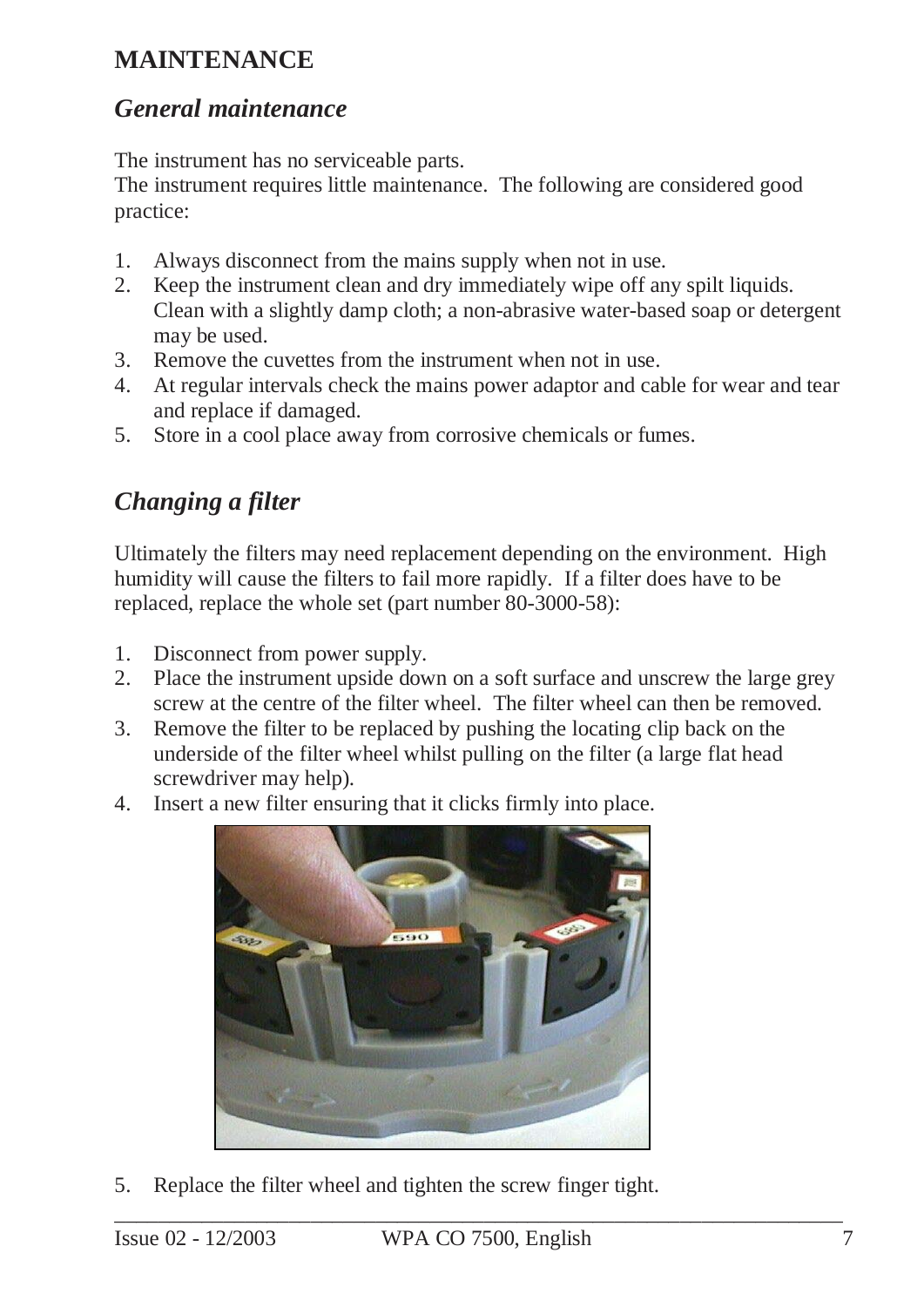## *Replacing the light bulb*

- 1. Disconnect from power supply
- 2. Place the instrument upside down on a soft surface and remove the 4 screws in the base using a No 1 Pozidrive cross head screwdriver.



- 3. Remove the lamp assembly fixing screw with a small flat screwdriver and unplug.
- 4. Insert the new lamp assembly (part number 80-3000-59) and tighten the fixing



screw.

5. Replace the base of the instrument and tighten the 4 base plate screws.